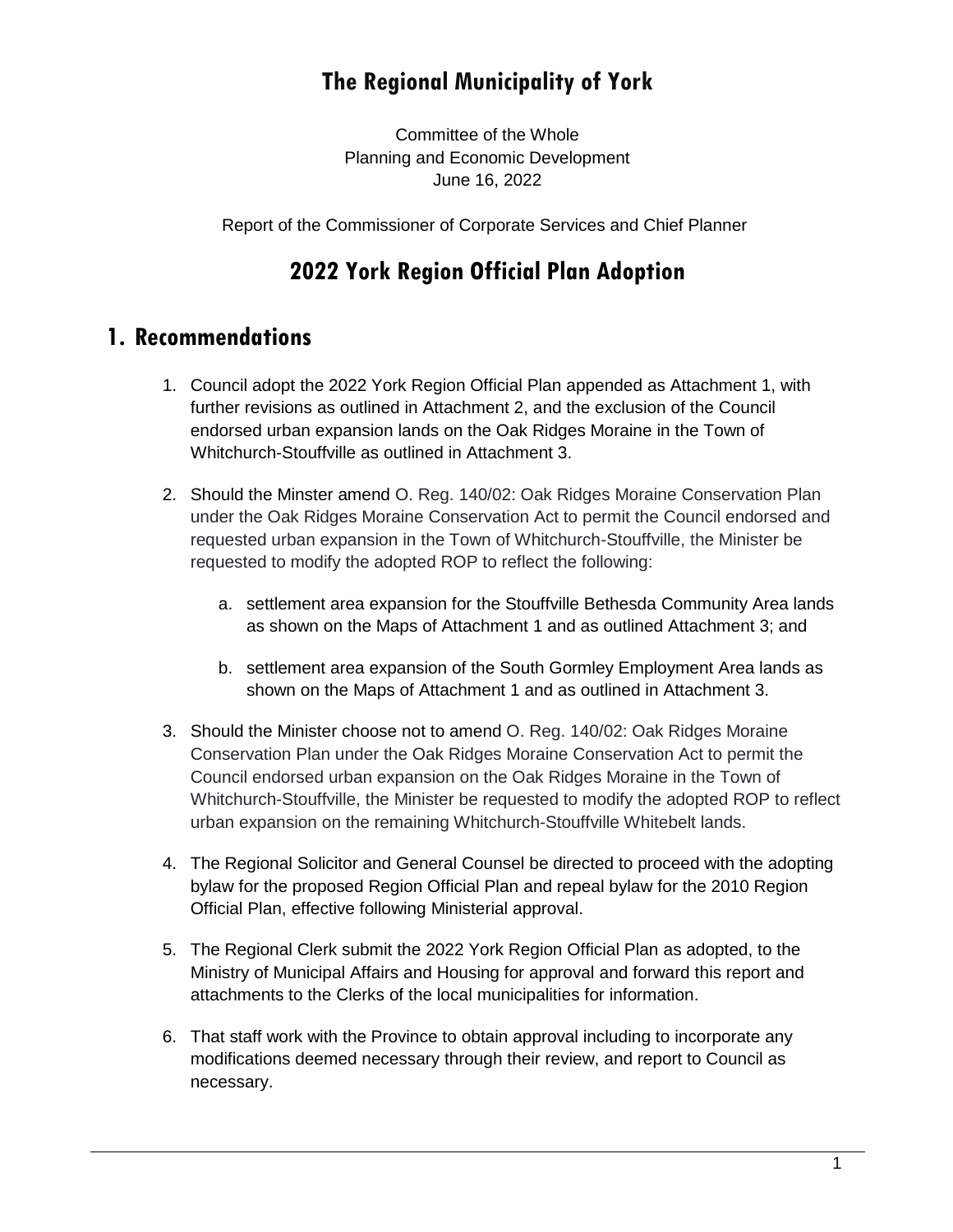## **2. Summary**

This report presents the proposed 2022 York Region Official Plan (ROP) for adoption by Regional Council as required by the Planning Act. The proposed ROP in Attachment 1 is the result of an extensive Municipal Comprehensive Review (MCR) process to review and update the Region's Official Plan to conform to Provincial plans. Following adoption by Regional Council, the ROP will be sent to the Minister of Municipal Affairs and Housing (MMAH) for approval prior to the Provincial deadline of July 1, 2022.

Key Points:

- The proposed ROP is York Region's land use planning document that plans for growth over the next 30 years, protects natural areas, directs development of complete communities and builds economic prosperity. It accommodates forecasted growth for the Region of 2.045 million residents and 994,000 jobs by 2051
- Significant consultation and Council direction provided throughout the MCR process culminated in the proposed ROP. Council adoption of the proposed ROP will be a milestone accomplishment
- The proposed ROP incorporates revisions resulting from engagement on the draft ROP released for consultation in November 2021, including additional changes proposed following the May statutory Public Open House and Special Meeting as provided in Attachment 2
- The Planning Act states in section 3 (5):

*(5) A decision of the council of a municipality, a local board, a planning board, a minister of the Crown and a ministry, board, commission or agency of the government, including the Tribunal, in respect of the exercise of any authority that affects a planning matter,*

*(a) shall be consistent with the policy statements issued under subsection (1) that are in effect on the date of the decision; and*

*(b) shall conform with the provincial plans that are in effect on that date, or shall not conflict with them, as the case may be. 2006, c. 23, s. 5; 2017, c. 23, Sched. 5, s. 80.*

- Statutory requirements in Sections 17 and 26 of the Planning Act have been followed, and the Provincial deadline of July 1, 2022 for the ROP to be updated in accordance with Provincial plans will be met with Council adoption
- The proposed ROP, as recommended for adoption, is consistent with the Provincial Policy Statement (PPS) and conforms with all the applicable statutory requirements of the Planning Act, A Place to Grow: Growth Plan for the Greater Golden Horseshoe (Growth Plan), Green Belt Plan and Oak Ridges Moraine Conservation Plan (ORMCP)
- Previous Council endorsed urban expansion on the Oak Ridges Moraine in Whitchurch-Stouffville (as outlined in Attachment 3) is not recommended for inclusion in adoption of the ROP as it would not conform with the Growth Plan, Greenbelt Plan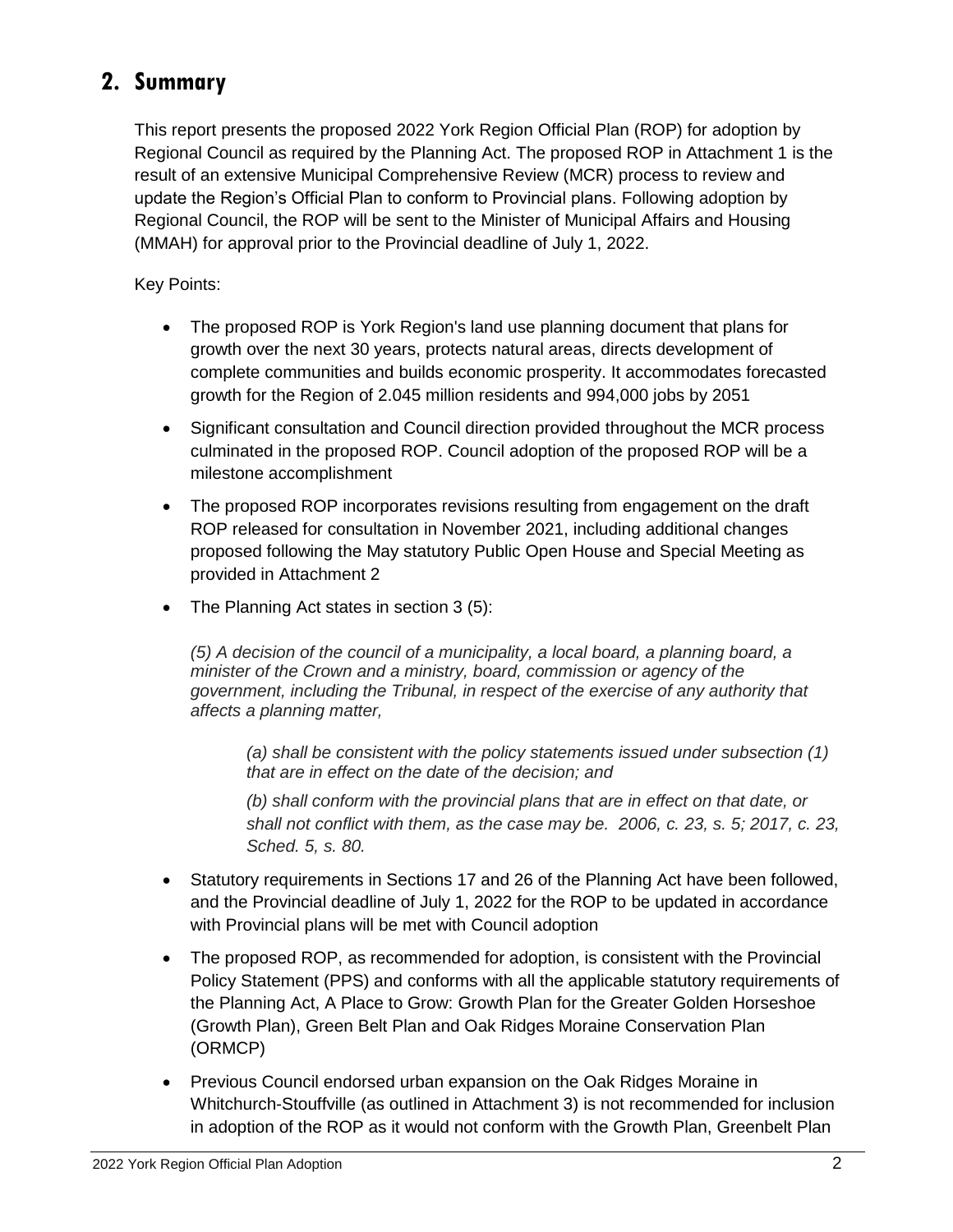and ORMCP. Council can continue to request Provincial approval of the endorsed urban expansion into the ORMCP Countryside through Provincial approval of the ROP as it requires prior amendment to O. Reg 140/02 by the Minister of Municipal Affairs and Housing (MMAH)

- The policy provisions of Council's adopted Regional Official Plan Amendment 7 (ROPA 7) have been incorporated into the proposed ROP but there is uncertainty from the Province whether ROPA 7 conforms with the Greenbelt Plan. It is expected that should the Minister of MMAH not approve ROPA 7, the ROP will be modified by the Province accordingly at the time of approval
- Adoption and approval of the proposed ROP is required prior to approval of local municipal Official Plans, many of which are currently well underway. Adoption and approval of the ROP will facilitate timely approval of local Official Plans allowing for local level planning policy implementation

## **3. Background**

## **York Region's third Official Plan will guide planning decisions for the next 30 years**

York Region adopted its first Official Plan in 1994, followed by the current in-effect 2010 Official Plan. This proposed 2022 ROP is the third for York Region signifying an important achievement for land use planning in the Region and setting direction for growth in York Region over the next 30 years. The proposed ROP contains updated and modern planning policies for growth management, enhancing the approach to city-building as the Region continues to urbanize, and protect natural and agricultural systems while addressing new Provincial policy direction.

## **Council direction throughout the Municipal Comprehensive Review has guided the Regional Official Plan update**

Council's consideration of, and direction on, employment conversions, major transit stations areas (MTSA), housing and land needs assessment has been instrumental in updating the Regional Official Plan. Twenty-six background reports and memoranda presented to Council as part of the MCR set the stage for policy development of the ROP. These reports included subject specific consultation and were essential to confirm policy direction with Council for this important strategic Regional plan. A list of these reports can be found in the [November](https://yorkpublishing.escribemeetings.com/Meeting.aspx?Id=228608f4-d57d-485a-a462-b12bec2e4b08&Agenda=PostMinutes&lang=English&Item=29&Tab=attachments)  2021 [report](https://yorkpublishing.escribemeetings.com/Meeting.aspx?Id=228608f4-d57d-485a-a462-b12bec2e4b08&Agenda=PostMinutes&lang=English&Item=29&Tab=attachments) [\(Attachment 2\)](https://yorkpublishing.escribemeetings.com/filestream.ashx?DocumentId=28319).

## **The ROP's proposed Regional structure sets the context for growth and protection of natural and agricultural systems**

New policy areas outlined by Provincial plans such as delineation and density targets for major transit station areas and Regional employment areas help support growth for both population and jobs in strategic areas across the Region. Updated agricultural system and natural systems mapping facilitates protection of these valuable areas. Strengthened infrastructure alignment and phasing policies are to ensure financial sustainability of the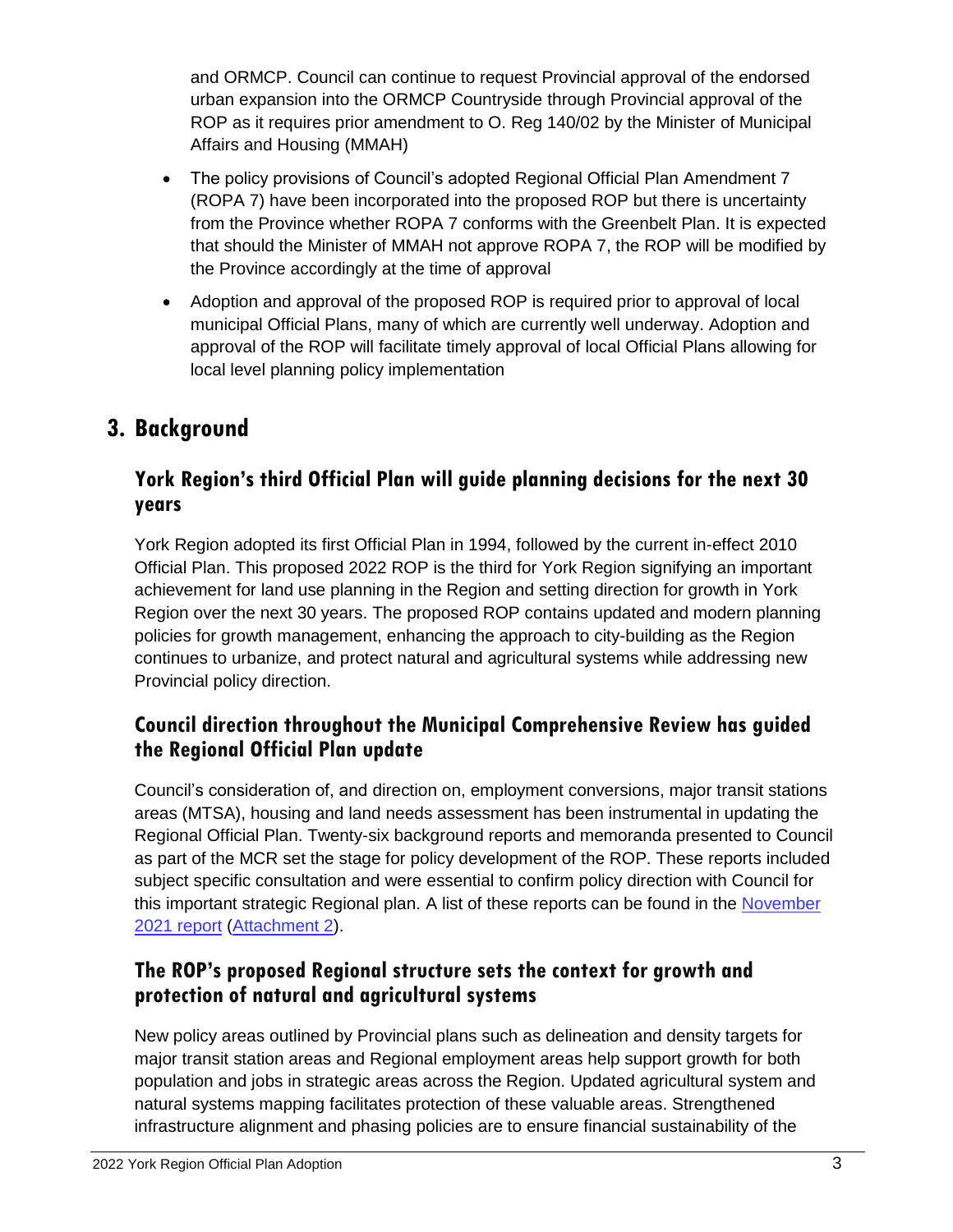Region while revised housing policies will help address affordability and recognize implementation tools are required. All these factors reflect an updated plan developed through a collaborative process that follows Provincial policy.

The draft ROP presented to Council in [November 2021](https://yorkpublishing.escribemeetings.com/Meeting.aspx?Id=228608f4-d57d-485a-a462-b12bec2e4b08&Agenda=Merged&lang=English&Item=29&Tab=attachments) provides the foundation for ROP adoption comprised of the following chapters:

- Chapter 1 describes the context and purpose of the Official Plan.
- Chapter 2 provides the foundation for complete communities and establishes a Regional structure which implements Council's direction on growth management, areas for protection, and providing a mix and range of housing.
- Chapter 3 preserves strong policy direction from the 2010 ROP identifying how natural systems, key natural heritage features and key hydrologic features will be protected.
- Chapter 4 detailed policies align with Council direction to guide growth in York Region's Urban System including in community areas, employment areas and intensification areas of Regional Centres and Corridors and MTSAs. Phasing policies ensure alignment between growth and infrastructure.
- Chapter 5 reinforces the Provincial requirements for a systems approach to protecting and enhancing the productive agricultural and rural land base and agrifood network.
- Chapter 6 coordinates the provision of infrastructure and services with the community building policies of the ROP to ensure financial sustainability.
- Chapter 7 provides direction on how engagement with residents, stakeholders and Indigenous communities will occur through planning processes and how the policies of the ROP will be monitored.
- Maps and appendices provide visual representation of the areas in York Region where land designations, overlays, and natural areas apply.

## **Development of the proposed Regional Official Plan incorporated interdepartmental and local municipal perspectives**

Concurrent reviews of the Transportation Master Plan, Water and Wastewater Master Plan, Development Charges By-Law, Fiscal Strategy and Vision with the ROP allows for integrated support and uses Council-endorsed principles to align growth with infrastructure. Each of these plans align with the policies and anticipated growth in York Region reflecting the timing and location of intensification and new community growth. Local municipal participation and alignment was key, as successful development of complete communities in local contexts advances implementation of the ROP. All nine local municipalities considered the draft ROP and provided comments throughout the MCR process for Regional consideration.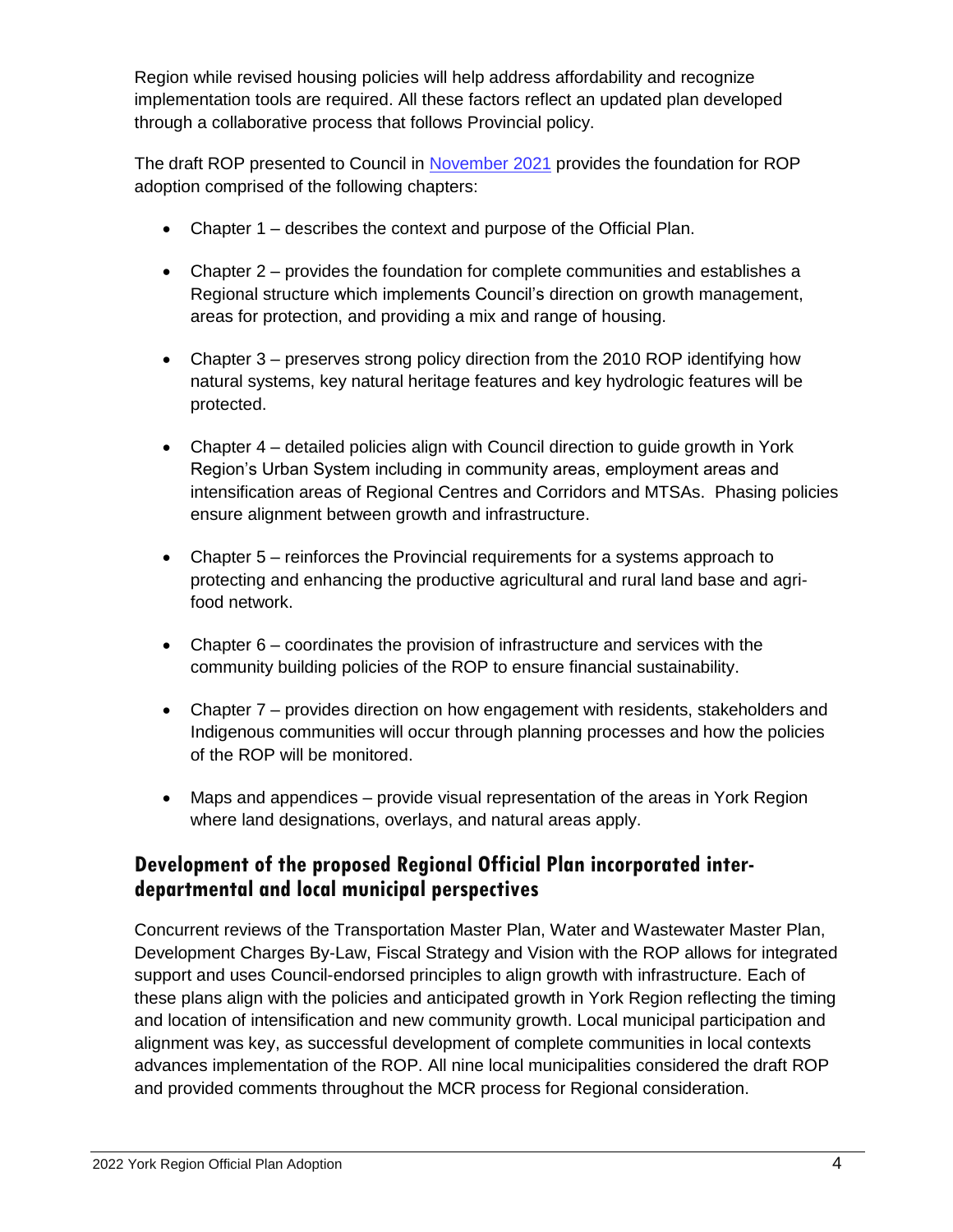Different perspectives about how growth should be accommodated in York Region was considered during the MCR process. This included municipal requests for urban expansion, Newmarket Council and other requests for a higher intensification rate to minimize the need for urban expansion. Council considered several [growth scenarios](https://yorkpublishing.escribemeetings.com/Meeting.aspx?Id=f643d823-720a-41d6-a4bf-a957fa7aa724&Agenda=Merged&lang=English&Item=17&Tab=attachments) based on intensification and density assumptions, ultimately providing direction for a phased 50-55% intensification scenario requiring 2,180 hectares of Community lands and 970 hectares of new Employment areas by 2051. Table 1 identifies this population and employment expansion by local municipality.

#### **Table 1**

| <b>Municipality</b>     | <b>Proposed Urban</b> | Community | <b>Employment</b>        |
|-------------------------|-----------------------|-----------|--------------------------|
|                         | <b>Expansion</b>      | Land      | Land                     |
| <b>East Gwillimbury</b> | 690                   | 550       | 140                      |
| Markham                 | 1,140                 | 1,020     | 120                      |
| Vaughan                 | 1,210                 | 500       | 710                      |
| Whitchurch-Stouffville  | 110                   | 110       | $\overline{\phantom{0}}$ |
| Total                   | 3,150                 | 2,180     | 970                      |

## **Proposed Urban Expansion by Municipality to 2051 (Hectares)**

 Source: York Region Planning and Economic Development Branch. This table includes Ministerial Zoning Orders (MZO) in the Town of Whitchurch-Stouffville.

While the proposed ROP will not meet everyone's expectations, it recognizes Council direction and provides a balance to achieve good planning principles, accommodate unprecedented Provincially assigned growth, and strong phasing policies to ensure financially sustainable growth management. With Council adoption of the proposed ROP, implementation of the Region's Master Plans, and finalization of local official plans will help realize the complete communities that York Region and the local municipalities are collectively striving to achieve.

### **Completion of the proposed Regional Official Plan amid numerous changes to Provincial policy direction during the MCR is a major accomplishment**

Throughout the MCR process, Provincial direction shifted as a result of Provincial plan revisions and a change in Provincial government in 2018. Throughout these changes, reviews were completed to determine impacts on the ROP, timelines were revised, and background studies responded. After an extensive MCR process spanning over 8 years, the revised ROP is now complete and will meet the provincial conformity deadline of July 1, 2022.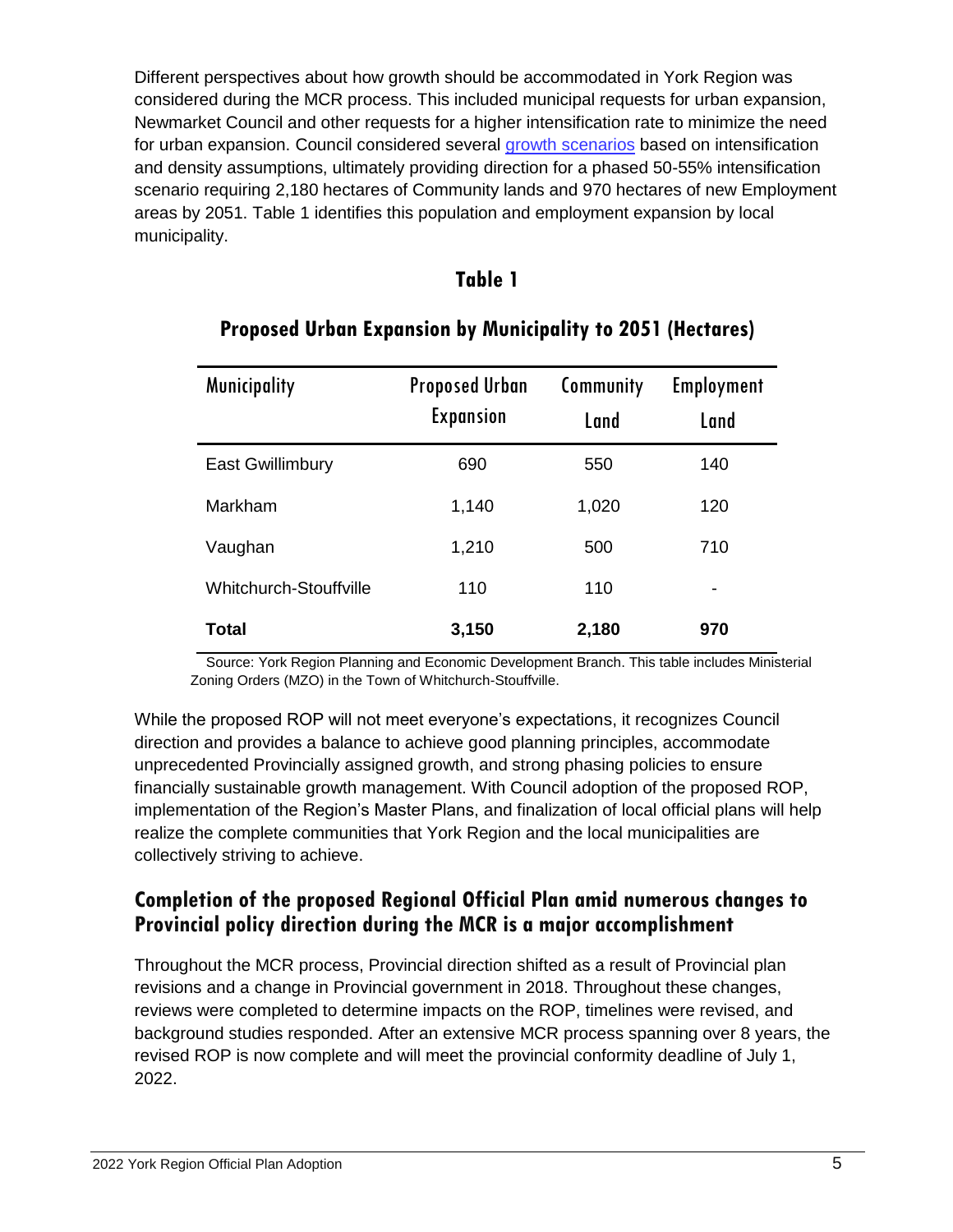# **4. Analysis**

## **Statutory requirements of the Planning Act to update the Regional Official Plan have been fulfilled**

The Planning Act and associated regulations set out requirements that must be followed during an Official Plan update. Attachment 4 summarizes the major components of the statutory process and how they have been met.

Feedback on the draft ROP has been received throughout the process, including from deputations made during the MCR process and the statutory public meeting. Statutory requirements have been met and exceeded by the Region through proactive engagement with diverse stakeholders. This included multiple opportunities and methods of providing feedback, notification of meetings through various mediums including e-newsletter, emails, a newspaper ad and social media posts. All feedback has been considered prior to adopting the proposed ROP.

### **Indigenous communities were engaged on the draft Regional Official Plan**

Indigenous communities in York Region have significant knowledge of the lands and resources and an interest in how the land is planned, used and protected. Staff engaged with 13 First Nations, Indigenous communities and Métis Councils identified for having historical, aboriginal and/or treaty-rights based interests, to build relationships and review the draft ROP. A summary of comments received is outlined in Attachment 5.

## **Input from the Statutory Public Open House and Public Meeting has been considered resulting in changes in the proposed Regional Official Plan**

In accordance with the Planning Act, an additional open house was held on May 12, 2022, attended by 81 participants. A zoom poll during the meeting indicated that attendees were from all 9 local municipalities and represented the public, landowners and consultants representing development interests. All participant questions were answered at the meeting which included: the amount of land needed for urban expansion, addressing climate change, costs of growth in the Region, Regional infrastructure to support growth, and inclusionary zoning.

The statutory public meeting held on May 19, 2022, provided the opportunity for Regional Council to hear members of the community speak about the draft ROP and their submissions have informed the version of the ROP proposed for adoption. The following additional recommended changes are outlined in Attachment 2:

- Markham Centre Employment area revisions as submitted by Infrastructure Ontario and confirmed with Markham Planning staff
- Changes to mapping to reflect Ontario Land Tribunal decisions
- Council direction on revised employment conversions and land use designation changes in the City of Vaughan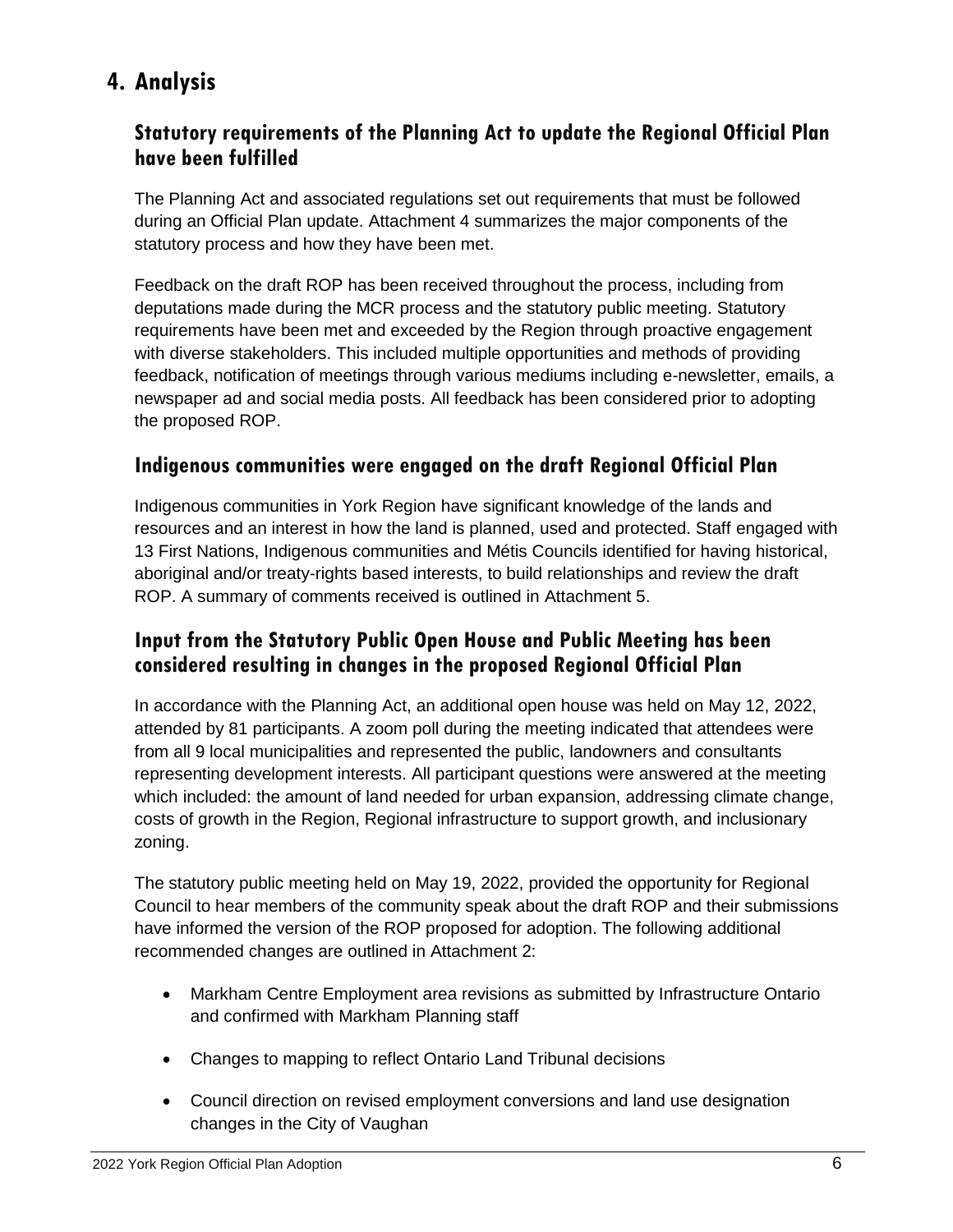Revised forecasts for population and employment, local municipal designated greenfield area (DGA) and intensification targets to be updated following Committee of the Whole

In addition to Council direction following the statutory public meeting summarized in Attachment 2, more recent submissions, deputations and communications received following March 31, 2022 are summarized in Attachment 6.

## **Provincial Plans were evaluated through the Regional Official Plan update to ensure conformity**

Official Plans are required to consider matters of Provincial interest, be consistent with Provincial policy, and conform to applicable Provincial plans. In addition to the Planning Act and other statutes, the proposed ROP is governed by the following Provincial plans:

- Provincial Policy Statement, 2020 (PPS)
- A Place to Grow: Growth Plan for the Greater Golden Horseshoe, 2020 (Growth Plan)
- The Greenbelt Plan (2017)
- The Oak Ridges Moraine Conservation Plan (2017)
- Lake Simcoe Protection Plan (2009)

Attachment 7 outlines requirements of each of these Provincial plans and how the proposed ROP meets Provincial policy direction.

The Council endorsed forecast includes urban expansion into the Oak Ridges Moraine Countryside Area north of the Community of Stouffville to Bethesda Road, and south of the Hamlet of Gormley to the municipal boundary with City of Markham. Council has requested that the Minister of Municipal Affairs and Housing (Minister) amend O. Reg 140/02: Oak Ridges Moraine Conservation Plan (ORMCP) under the Oak Ridges Moraine Conservation Act (ORMCA) to permit the Council endorsed urban expansion. The requested amendment must occur prior to adoption, as any decision by Council to adopt the ROP must conform to the ORMCP. As there has not been a response from the Province to Council's request, it is recommended that ORM urban expansion be removed from the ROP proposed to be adopted as outlined in Attachment 3.

Regional Official Plan Amendment [\(ROPA\)](https://yorkpublishing.escribemeetings.com/Meeting.aspx?Id=ce80af79-c97f-4f6f-ae5e-788eeea304de&Agenda=PostMinutes&lang=English&Item=58&Tab=attachments) 7 to the 2010 ROP, adopted by Council, permits recreational uses associated with the abutting urban community and this policy framework has been incorporated into the proposed ROP. At the time of writing this report, the Minister of Municipal Affairs and Housing has not approved ROPA 7 and there is uncertainty about whether the policies of ROPA 7 conform to the Greenbelt Plan. It is expected that MMAH will amend the ROP prior to approval should they deem ROPA 7 policies conflict with the Greenbelt Plan.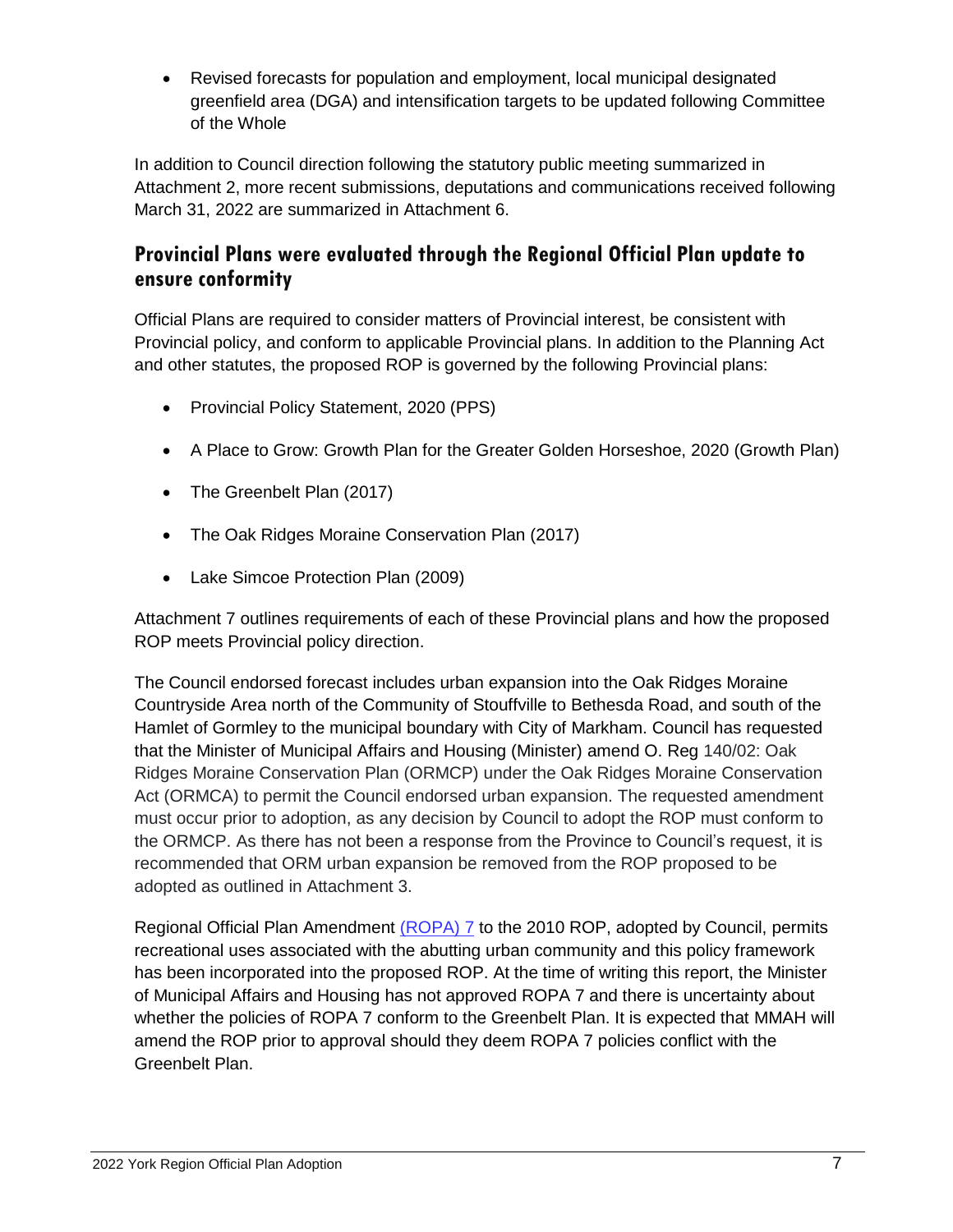### **Urban expansion in the Oak Ridges Moraine Countryside Area can be more precisely delineated through Provincial approval**

Notwithstanding the question about urban expansion into the Countryside of the ORMCP, urban expansion into Natural Core and Natural Linkage areas is expressly prohibited by Oak Ridges Moraine legislation. Accordingly, the Town of Whitchurch-Stouffville has requested the removal of these lands from the urban expansion area through modifications to a number of maps. Once the Province confirms if Ontario Regulation 140/02 has been revised, maps will be updated and provided to precisely delineate the urban areas ensuring that Oak Ridges Moraine Natural Core, and Natural Linkage are not included in the urban designations in accordance with [Attachment 1](https://whitchurch.civicweb.net/FileStorage/078F8E672188494E83A58CE7A807A382-DS-010-22%20Attachment%201.pdf) to the [Town of Whitchurch-Stouffville report.](https://whitchurch.civicweb.net/filepro/documents/158360/?preview=160424)

In the event the Province does not support amending O. Reg. 140/02 to approve the settlement area expansion into the Countryside area of the Oak Ridges Moraine, staff will work with the Province, by providing updated mapping and population and employment forecast numbers to reflect Council's alternative position for urban expansion on the Whitebelt lands in the Town of Whitchurch-Stouffville as directed by Council in November 2021.

### **A fiscal impact analysis of the growth planned in the proposed Regional Official Plan has been undertaken in accordance with the Planning Act and Growth Plan**

Staff undertook a detailed fiscal impact analysis (Attachment 8) of proposed ROP growth. The analysis is based on the Region's infrastructure master plans, capital and operating budgets, asset management plans and the 2022 Development Charge (DC) Background Study and Bylaw. This analysis examined the short- and long-term fiscal impact of the capital, operating and asset management needs to support growth to 2051. Staff have met the requirement under the Planning Act and Growth Plan by completing this fiscal impact review.

This fiscal impact analysis is grounded in the Region's financial sustainability principles. Being financially sustainable means that the Region can keep the cost of growth affordable while maintaining its existing infrastructure in a state of good repair. It also means the Region can keep its AAA credit rating, treat each generation of tax and rate payers fairly and preserve fiscal flexibility in the face of changing needs. Adhering to principles of long-term financial sustainability requires careful balancing of three elements: capital investments, debt and reserves.

This fiscal impact analysis is one in a series of regular assessments of the financial sustainability of the Region's long-term growth and infrastructure plans, and the approach and methodologies underlying these analyses are consistent. For example, as part of the 2022 Development Charge Background Study and Bylaw, the Region developed an asset management plan which demonstrated that assets proposed to be funded through the 2022 Bylaw are financially sustainable over their full lifecycle. Starting in 2017, the Region has published annual fiscal sustainability reports that evaluate the fiscal health of the Region and outline potential opportunities and challenges the Region may face.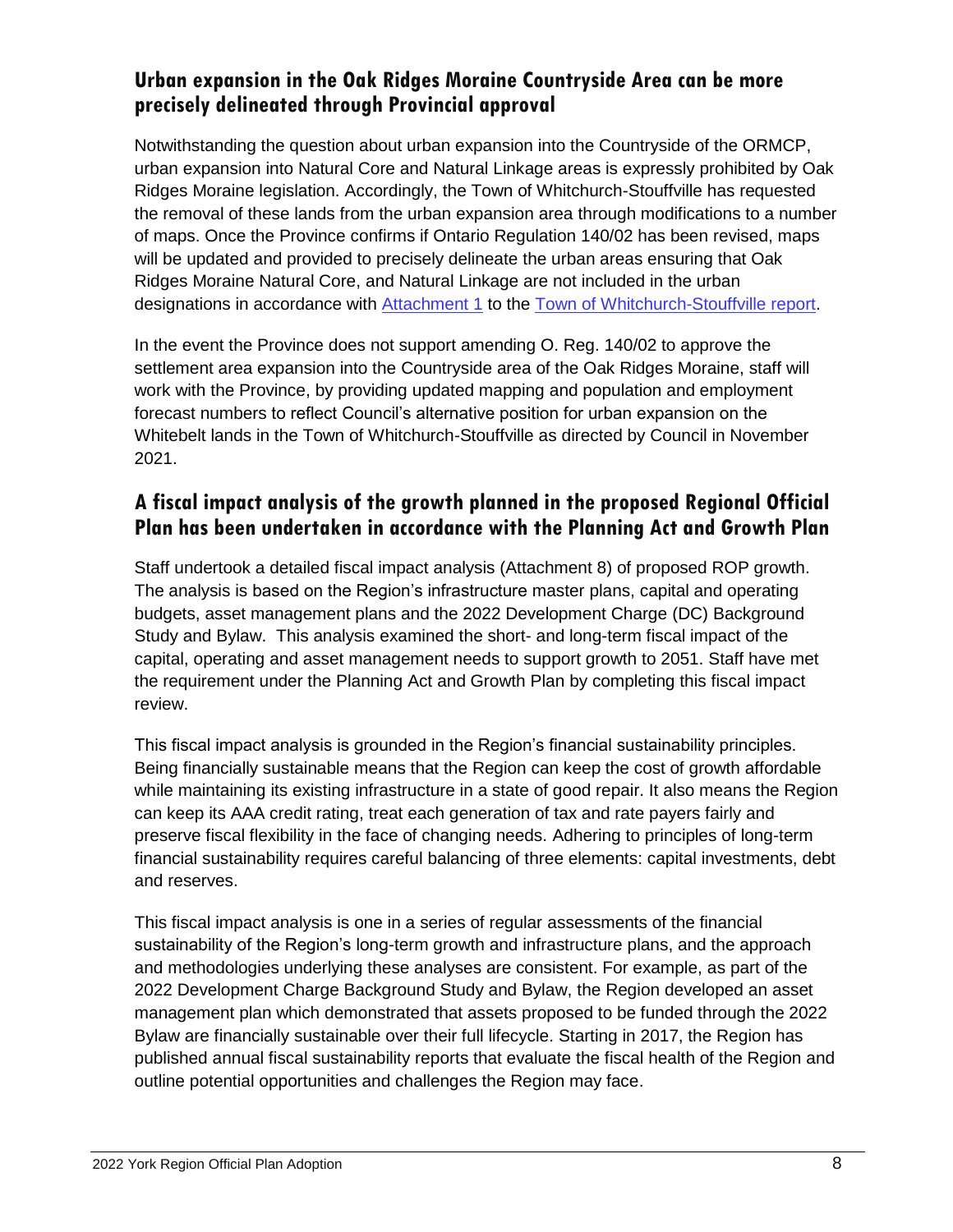## **Adoption of the proposed Regional Official Plan will benefit the Region and local municipalities**

The Minister of MMAH established July 1, 2022 as the deadline for upper and single tier municipalities to update official plans to bring them into conformity with the Growth Plan. Adopting the proposed ROP will allow:

- Updated and modern policy direction on growth management, housing affordability, major transit station areas, Regional employment areas, natural areas and revised map schedules. These policies are not included in the 2010 Region Official Plan which would continue to be used as the in-effect Official Plan until approval of the new ROP.
- Implementation of the Province's objective to bring lands online to advance housing development opportunities in York Region, helping to reach the forecasted population and job targets as well as critically needed affordable housing opportunities.
- Review and approval of local official plans by the Region, many of which are well underway. The ROP must be approved prior to approval of local Official Plans. An updated ROP enables local municipalities to plan for local forecasted population and jobs, density targets, inclusionary zoning, major transit station areas, and other policy areas implemented at the local level.
- Direction and certainty for the building industry, Region and local municipalities in planning for growth over the next thirty years. Adopting the proposed ROP will advance implementation with a clear vision to build new communities promoting a range of housing types to accommodate the growth forecast.
- Alignment with the Provincial government's initiatives and priorities. The newly elected Provincial government may initiate further changes to governing provincial legislation that may further delay approval of an updated ROP. Adoption now conforms with in-effect Provincial policies facilitating timely approval by the Province.
- Finally, Council's support of the MCR and commitment to the policy directions has been extensive. Adopting this updated strategic land use plan for the Region, meeting the provincial deadline, is a milestone accomplishment as this municipal Council term concludes.

## **Once adopted, the proposed Regional Official Plan will be sent to the Province for approval**

Following Council adoption of the proposed ROP and associated by-law at the June 30, 2022 Council meeting, the adopted ROP and supporting documents will be forwarded to the Province within 15 days as per the Planning Act, prior to the July 1, 2022 deadline. The Region must give notice to those who requested once the ROP is adopted. The Province will review the documents and has 120 days to issue a decision that could include approving the ROP as adopted, approving the ROP with modifications, or not approving all or parts of the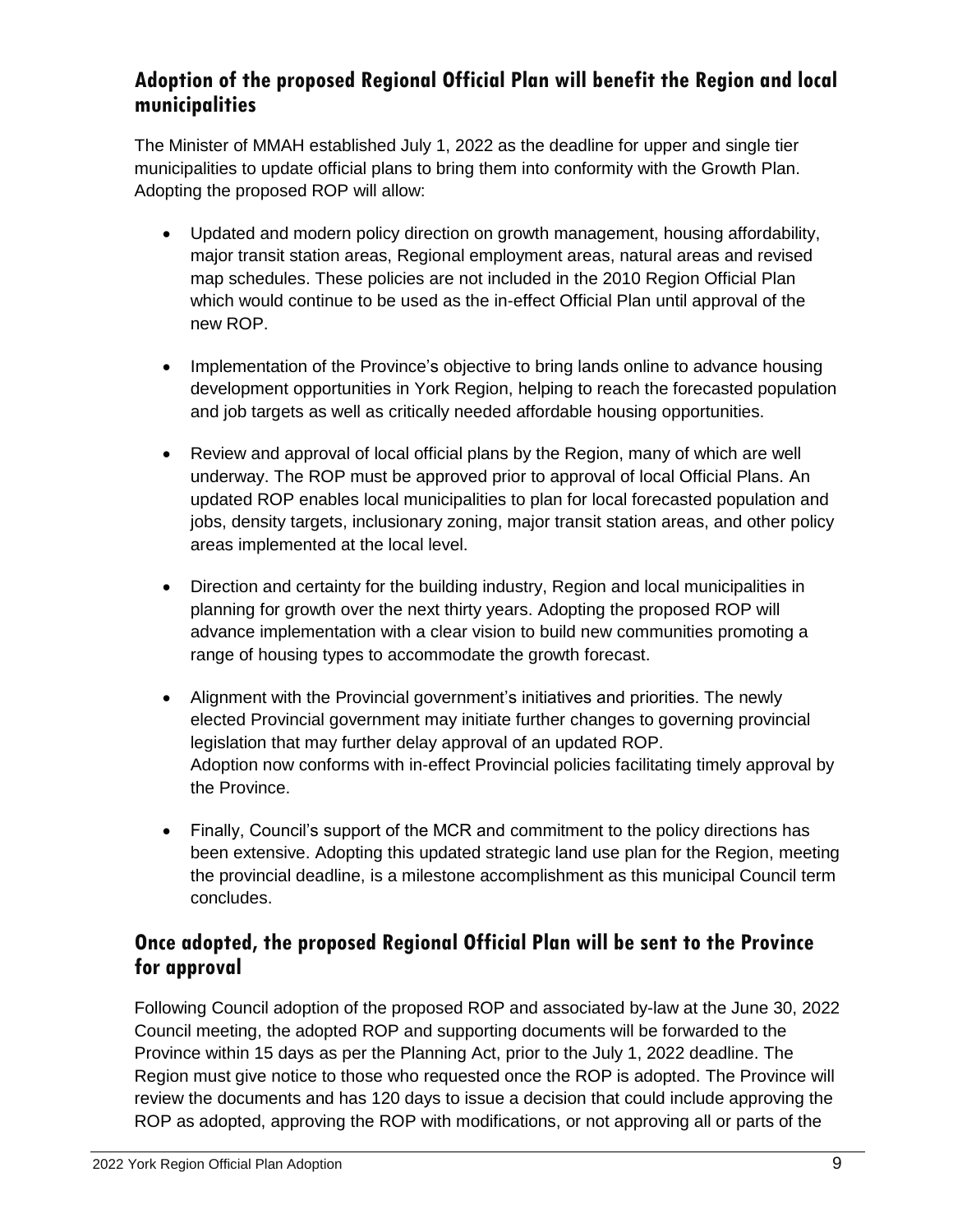ROP, subject to new Bill 109 impacts cited below. Once the Province makes a decision, there are no appeals of the new ROP as a whole, and it is considered to be in effect. Applications submitted after this date will be required to follow the newly approved ROP.

On April 14, 2022, Bill 109, More Homes for Everyone Act, 2022 received royal assent. Updates through this bill to the Planning Act include Minister of Municipal Affairs and Housing authority to refer all or part(s) of an official plan matter to the Ontario Land Tribunal (OLT) for a recommendation as well as authority to forward all of an official plan matter to the OLT to make a decision. This could mean that Official Plans not subject to appeal could require an OLT hearing prior to approval, delaying approval and implementation of the ROP and requiring staff resources at a hearing. The Minister also has the ability to "stop the clock" if more time is needed to decide on all official plan matters that are subject to the Minister's approval.

## **5. Financial**

## **Almost \$20 billion of infrastructure is required to support growth to 2051**

Over the next 30 years, \$19.6 billion of growth-related infrastructure is required to support population and employment growth envisioned by the ROP, approximately \$15 billion of which relate to the Region's share of investments. This includes significant investments to add water and wastewater capacity, enhance the Region's roads and higher-order transit system, contribute the Region's share of the Yonge North Subway Extension, and improve housing services. The 10-year capital plan approved through the 2022 Budget includes about \$6 billion of the growth-related capital spending.

Approximately 63% of the \$19.6 billion is anticipated to be eligible for development charge recovery, 12% would be funded by the tax levy and the remainder would be funded through user rates, grants and subsidies and contributions from other orders of government. Continued advocacy is needed to secure senior government cost sharing for major investments including higher-order transit and housing development.

#### **While the Region's water and wastewater systems are projected to remain financially sustainable, an estimated 0.6% incremental tax levy increase will be required each year to fund growth**

The Region's water and wastewater systems are projected to remain financially sustainable. Water and wastewater servicing needs to accommodate the growth planned in the Regional Official Plan can be accommodated within the Council approved rate increases in the 2021 User Rate Study.

Growth-related infrastructure comes with initial tax levy costs as well as ongoing operating costs and long-term asset management needs. To fund the portion of growth-related infrastructure not eligible for development charge recovery, maintain infrastructure in a state of good repair, and support ongoing operating needs, an estimated 0.6% incremental tax levy increase will be needed each year compared to the 2022 budget plan. The Region will continue to exercise strong fiscal discipline to manage required tax levy increases.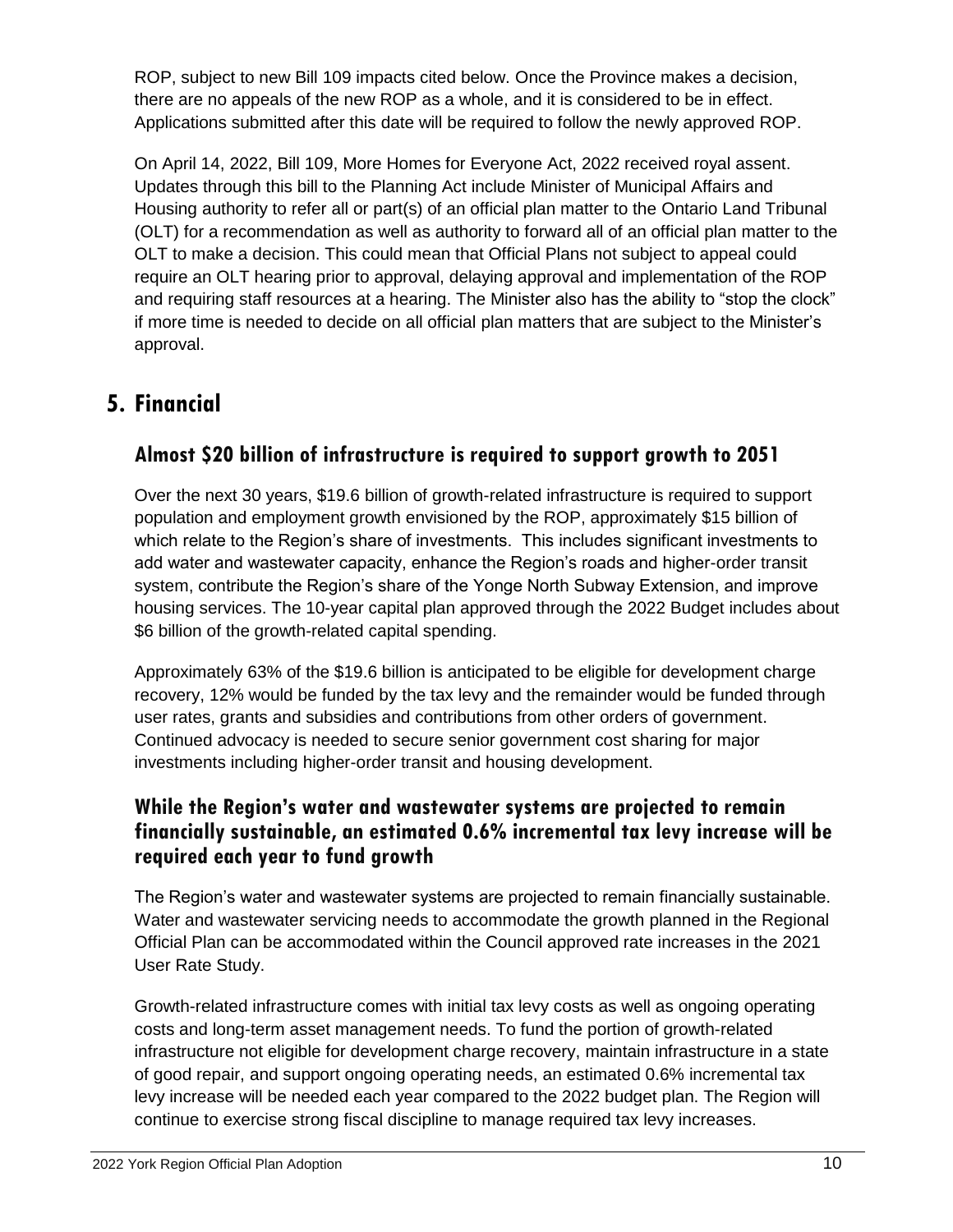### **Development charges debt is a necessary tool to bridge the gap between when growth-related infrastructure expenditure occurs and when development charges collections are realized**

Regional infrastructure is often required in advance of growth taking place. Almost 40% of the total gross expenditures are needed in the first 10 years of the planning horizon, while less than 30% of growth is anticipated to occur during that period. Development charges debt is a necessary tool to bridge the time between when growth-related expenditures occur and when DC collections are realized. To finance required infrastructure, it is estimated that \$5.8 billion in new development charges debt would be required over the 30 years. This is premised on the Region achieving the magnitude and pace of growth anticipated by the ROP forecast.

The Region's financial sustainability is sensitive to the pace of development charge collections and capital expenditures. For example, if growth is below forecast by 20% over the next 10 years, the Region's debt needs could increase to \$9 billion.

## **The path to long-term financial sustainability requires alignment of capital investments to the actual timing and phasing of growth**

The Region is well positioned to support the growth and intensification planned in the ROP. However, given the magnitude and timing of required infrastructure investments, there are financial challenges and risks. To ensure growth remains affordable, capital investments need to be closely aligned with the timing and location of actual growth and collection of development charge revenues to pay down debt for existing infrastructure prior to investing in additional infrastructure. Enforcement of phasing policies included in the proposed ROP will be key in ensuring this alignment.

## **There will be opportunities to recalibrate and update plans through regular updates and the annual budget process**

Between now to 2051, there will be many opportunities to review and recalibrate the timing of the Region's infrastructure delivery through regular MCR updates of infrastructure master plans, development charges bylaws, user rate studies, and the annual budget and fiscal strategy. The Region will continue to exercise strong fiscal discipline through the annual budget process and fiscal strategy to deliver on regional priorities in a fiscally responsible manner.

The forecasts in the proposed ROP supported development of infrastructure master plans and the development charges by-law update. Policies were revised using principles of financial sustainability and alignment of growth and infrastructure. Continual monitoring and updates will take place through future financial plan updates and the annual budget process.

## **6. Local Impact**

Collaboration and alignment with local municipalities throughout the MCR has enabled the proposed ROP to be flexible enough to simultaneously apply across the Region and within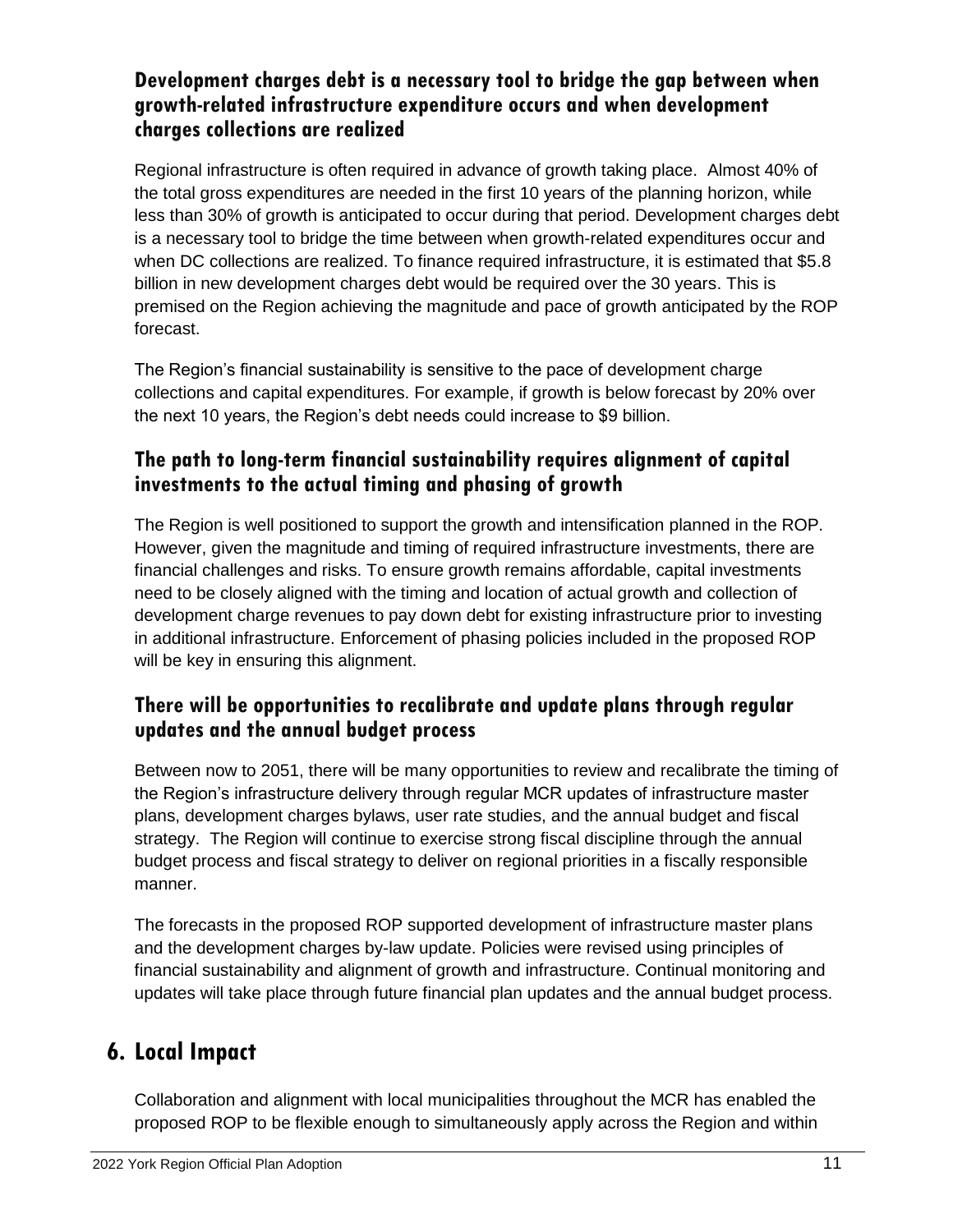local jurisdictions. Local official plans can expand on Regional policies and tailor them to fit the local context. Local municipalities have one year from the time the ROP is approved to bring their local Official Plans into conformity with the ROP and Provincial plans.

Local official plan reviews have been initiated for all the local municipalities in York Region. Region staff are involved in reviewing local municipal background and technical reports in support of draft local official plans, examining for Provincial and proposed ROP conformity. Since the proposed ROP is not in effect until Provincial approval, local official plan approval can only occur after ROP approval. Some local municipal official plans are at more advanced stages including local council adoption, however local municipalities will continue to be requested to adopt only after Provincial approval of the ROP. Any delay to adopting the proposed ROP will subsequently delay the approval of local official plans.

## **7. Conclusion**

The proposed ROP is a key milestone for Council, developed through the Municipal Comprehensive Review process that included:

- Provincial government and associated land use policy direction changes: Readjusting and pivoting throughout these changes resulted in a reassessment of policy direction that has culminated in a successful proposed ROP. Staff worked to minimize impacts associated with delays in the release of key Provincial documents.
- 26 background reports and memoranda: Key topics in the proposed ROP were presented to Council through multiple reports for Council direction and engagement with stakeholders.
- Strategic Council direction on several components of the Municipal Comprehensive Review: including employment conversions, MTSA delineations and the land needs assessment which are integral parts to develop the ROP.
- Extensive engagement with local municipalities, Indigenous communities, stakeholders and the public, before and after the draft ROP: There have been multiple in-person and online events that were well attended to gather feedback and partners were well engaged in the process to update the ROP.
- Statutory Open House and Public Meeting: statutory requirements of the Planning Act have been fulfilled with adoption as the final step for Council.

The proposed ROP presents modern planning policies for York Region as an upper tier municipality, aligning with the lower tier municipalities' goals for local implementation. The principles of aligning growth with infrastructure, integration of master plans and financial sustainability have been used as the foundation for policies. Balancing unprecedented growth proposed in York Region and protection of natural and agricultural areas, this new land use plan meets the vision of complete, sustainable communities for the Region in the next 30 years.